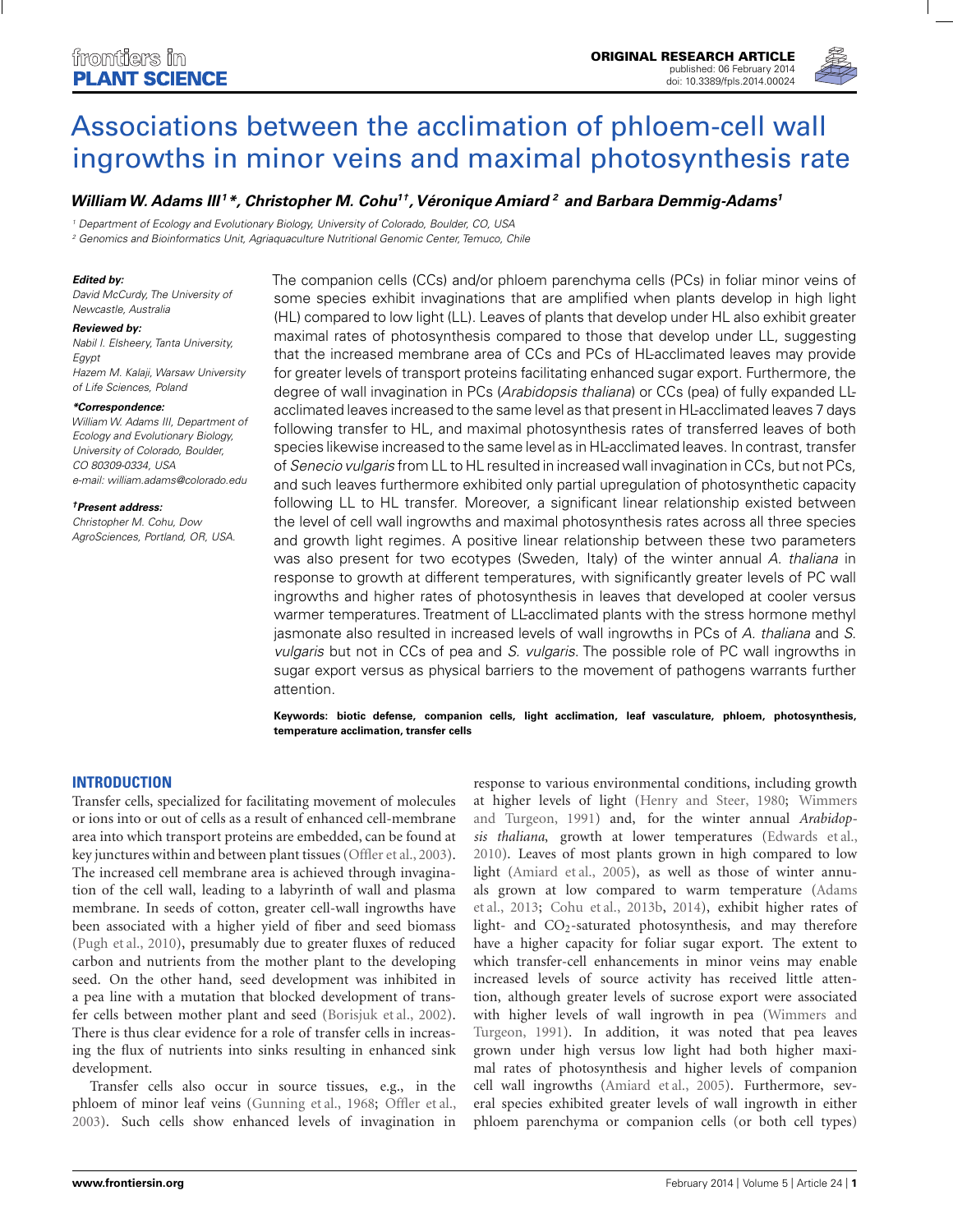in leaves grown under high versus low light (Amiard et al., 2007).

In the present study, a comprehensive examination of associations between the extent of foliar minor-vein transfer-cell wall ingrowth and photosynthetic capacity was undertaken for leaves of three species grown under three different growth light regimes and for the leaves of two ecotypes of *A. thaliana* grown under three different temperature regimes. In addition, the impact of the stress hormone methyl jasmonate on foliar phloem-cell wall ingrowths is also reviewed, calling for a resolution (by future research) of the question of an involvement of phloem-parenchyma cellwall ingrowth in either sugar export (as suggested by correlations between ingrowth level and maximal photosynthesis rate) and/or potential physical barriers to the passage of pathogens (as suggested by the responsiveness to methyl jasmonate).

#### **MATERIALS AND METHODS**

## **PLANTS, GROWTH CONDITIONS, AND EXPERIMENTAL TREATMENTS**

Three species with transfer cells in their foliar minor veins (Pate and Gunning, 1969; Henry and Steer, 1980; Haritatos et al., 2000), *A. thaliana* (L.) Heynhold (ecotype Columbia, i.e., Col-0), *Pisum sativum* L. cv. Alaska (pea), and *Senecio vulgaris* L., were grown as described in Amiard et al. (2007) under either 100 μmol photons m<sup>-2</sup>s<sup>-1</sup> (low light = LL) or 1000 μmol photons m<sup>-2</sup>s<sup>-1</sup> (high light = HL) at 25 $\degree$ C during the day and 20 $\degree$ C during the night. A third group of plants were grown under LL-conditions and then abruptly transferred to HL-conditions for a period of seven days. A fourth and fifth group of plants were grown under LL-conditions and sprayed daily with a solution of either 10  $\mu$ M methyl jasmonate (MeJA) in water and 0.05% Tween or only water and 0.05% Tween (control group for the MeJA-treated group) for 7 days. To evaluate the impact of growth temperature on transfer-cell wall ingrowths and photosynthesis, two ecotypes of *A. thaliana* (from Sweden and Italy; see Ågren and Schemske, 2012) were grown as described in Cohu et al. (2013a) under 400 µmol photons  $m^{-2}s^{-1}$  with day/night leaf temperatures of approximately 14/12.5◦C, 18/15◦C, or 36/25◦C. Only mature leaves that had expanded fully under the respective light and temperature growth conditions were characterized, with the exception that leaves transferred from LL to HL, or sprayed with a solution, had expanded fully prior to the 1-week treatment in each case.

## **MINOR-VEIN TRANSFER CELL CHARACTERIZATION**

Leaf tissue was fixed, sectioned, and stained, and electron micrographs of minor veins imaged, as described in Amiard et al. (2005). The percentage increase in cross-sectional cell membrane perimeter, relative to such cells possessing no cell wall ingrowths, was determined according to Wimmers and Turgeon (1991) as described in Amiard et al. (2005) using EEB Viewer software or



**FIGURE 1 | (A,C,E)** Foliar light- and CO<sub>2</sub>-saturated rate of photosynthetic oxygen evolution ascertained at 25◦C and **(B,D,F)** percent increase in plasma membrane length due to cell wall ingrowths estimated from cross-sections of phloem transfer cells (parenchyma = PC, companion = CC) relative to the hypothetical membrane area in the absence of wall ingrowths in foliar minor veins of A. thaliana **(A,B)**, pea **(C,D)**, and S. vulgaris **(E,F)** that developed in low light (LL), high light (HL), or LL and then transferred to HL for seven days. Light-gray columns indicate

PCs and black-filled columns indicate CCs. Significant differences between means ( $P < 0.05$ ) within each species are denoted by different lower-case letters, with the exception that upper-case letters are used to designate significant differences among the level of cell wall ingrowths for CCs, i.e., means sharing a common letter are not statistically different from each other. Photosynthetic capacities for pea from Amiard et al. (2005) and for A. thaliana and S. vulgaris grown in HL from Amiard et al. (2007).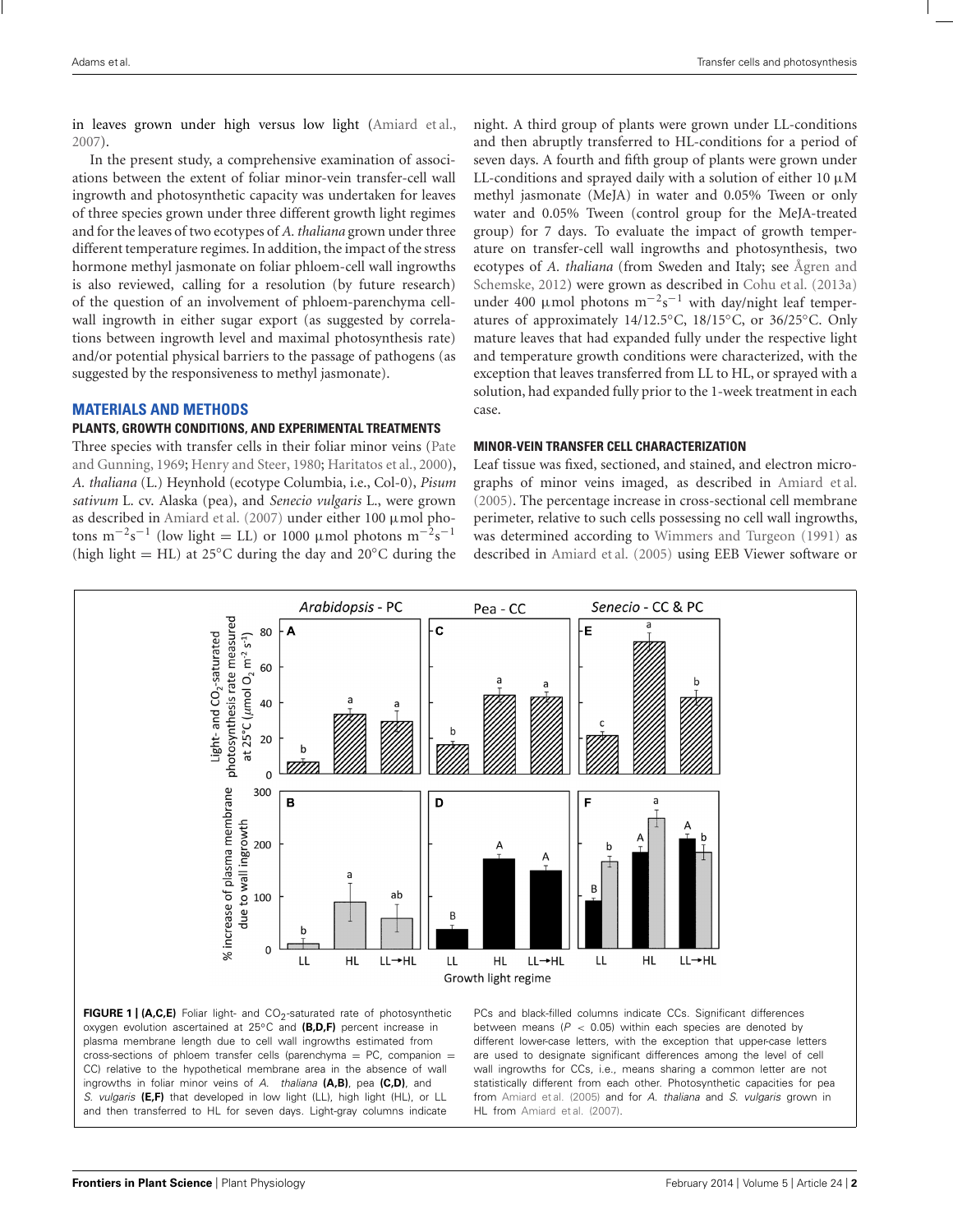Image-J (Rasband W. S., ImageJ, U.S. National Institute of Health, Bethesda, MD, USA, [http://imagej.nih.gove/ij/, 1997-2012\)](http://imagej.nih.gove/ij/, 1997-2012).

## **PHOTOSYNTHETIC CAPACITY (MAXIMAL RATE OF PHOTOSYNTHESIS)**

The rate of light- and  $CO_2$ -saturated photosynthetic oxygen evolution at 25◦C in a water-saturated atmosphere was determined from leaf disks (Delieu and Walker, 1981) as described in Amiard et al. (2005). Saturating levels of  $CO<sub>2</sub>$  (5%) were provided to overcome all resistances (stomatal, cuticular, and mesophyllrelated) to  $CO<sub>2</sub>$  diffusion to the chloroplasts. Saturating light of 1,475 or 2,425 µmol photons  $m^{-2}s^{-1}$  was used for leaves grown under 100 versus 400 and 1000 µmol photons m<sup>-2</sup> s<sup>-1</sup>, respectively.

## **STATISTICAL ANALYSES**

For the Columbia ecotype of *A. thaliana* (Col-0), pea, and *S. vul*garis, mean values of light- and CO<sub>2</sub>-saturated photosynthetic oxygen evolution (±standard deviation) were determined from three leaves from three different plants, and mean values for percent increase in plasma membrane length (±standard error) were determined from 26 to 87 cells from three to six leaves each. In the case of the Swedish and Italian ecotypes of *A. thaliana*, mean values of light- and  $CO_2$ -saturated photosynthetic oxygen evolution (±standard deviation) were determined from three to four leaves from three to four different plants, and mean values for percent increase in plasma membrane length (±standard error) were determined from 27 to 48 cells from three to four leaves each. Comparison of means (ANOVA or *t*-test) and correlation coefficients and significance level of linear relationships (ANOVA) were determined using JMP software (SAS Institute, Cary, NC, USA).

## **RESULTS**

Growth of *A. thaliana*, pea, and *S. vulgaris* under HL resulted in leaves with significantly higher photosynthetic capacities (maximal rates of photosynthesis; **Figures 1A,C,D**) and foliar minor veins with phloem transfer cells possessing a significantly higher level of cell-wall ingrowths (**Figures 1B,D,F**) compared to leaves from plants grown under LL. Photosynthetic capacity of fully expanded leaves of *A. thaliana* and pea was not statistically different from (i.e., was equivalent to) the high rates of HL-acclimated leaves one week following transfer of LL-acclimated plants to HL (**Figures 1A,C**), and the extent of transfer-cell wall invagination of minor vein phloem was also not statistically different between HL-acclimated leaves and those transferred from LL to HL (**Figures 1B,D**). On the other hand, fully expanded leaves of *S. vulgaris* plants transferred from LL to HL exhibited only partial upregulation of photosynthesis that was not only significantly higher than that of LL-acclimated leaves, but also significantly lower than that of HL-acclimated leaves (**Figure 1E**). The extent of minor-vein companion cell (CC) wall ingrowths of LL-to-HL transferred *S. vulgaris* leaves was significantly greater than that of LL-acclimated leaves and equivalent to that of HL-acclimated leaves (**Figure 1F**). On the other hand, minor-vein parenchyma cell (PC) wall ingrowths of LL-to-HL transferred *S. vulgaris* leaves were the same as that of LL-acclimated leaves and therefore significantly lower than that of HL-acclimated leaves (**Figure 1F**).

Plotting of the data from **Figure 1** revealed a positive linear relationship between the level of minor-vein phloem transfer-cell wall ingrowth and photosynthetic capacity among all three species and all three growth-light conditions (**Figure 2**).

Development of leaves at low temperature (**Figures 3B,D**) resulted in enhanced levels of minor-vein phloem-PC wall ingrowths and photosynthetic capacities in both Italian (**Figures 3A,B**) and Swedish (**Figures 3C,D**) ecotypes of *A. thaliana* compared to development at warmer temperature (**Figures 3A,C**), such that both parameters were significantly higher in leaves of both ecotypes that developed at a leaf temperature of 14◦C compared to leaves that developed at 36◦C (**Figure 4**). Moreover, there were linear relationships between the level of such foliar minor-vein PC wall ingrowths and photosynthetic capacity of the leaves for each ecotype across three growth temperatures, with both metrics increasing significantly between growth at warm versus low temperature (**Figure 5**).

Treatment of LL-acclimated leaves with methyl jasmonate for one week resulted in a significantly greater level of cell wall ingrowths in the foliar minor vein phloem PCs of both *A. thaliana* (**Figure 6A**) and *S. vulgaris* (**Figure 6C**), but had no impact on the level of cell wall ingrowths in minor-vein phloem CCs of either pea (**Figure 6B**) or *S. vulgaris* (**Figure 6C**).

# **DISCUSSION**

The regulatory factors modulating deposition of cellulose and lignin to form wall ingrowths are a subject of active research (e.g., Edwards et al., 2010; Arun Chinnappa et al., 2013). It has recently

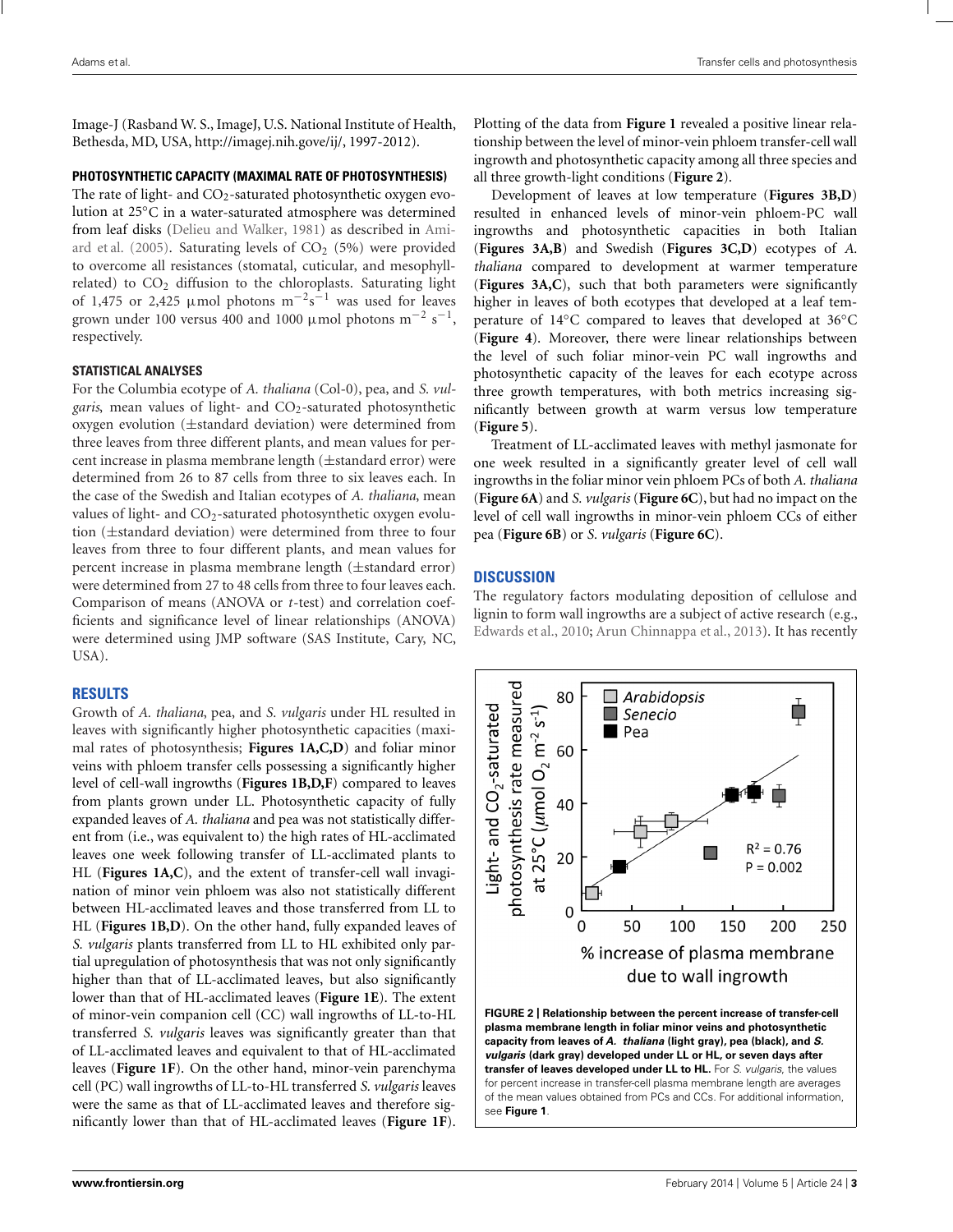

**cross-sectional images of sieve elements (SE) surrounded by parenchyma (PC) and companion (CC) cells in foliar minor veins of Italian (A,B) or Swedish (C,D) ecotypes of** *A. thaliana* **that developed under 400 μmol photons m–2s–1 at a daytime leaf temperature of 36◦C (A,C) or**

abutting a neighboring SE, sometimes extend over the area of adjacent CCs (particularly apparent at lower temperature), and are more pronounced (greater level of invagination) in both ecotypes that developed at lower  $temperature.$  Black bar  $=$  500 nm in length.

been demonstrated that reactive-oxygen species play a central role in stimulating such ingrowth formation (Andriunas et al., 2012), as we had postulated previously (Amiard et al., 2007). Any abiotic stress, such as the high growth light or low growth temperatures employed in this study, might be expected to generate higher levels of reactive oxygen species (Suzuki et al., 2012). Wounding through attack by pests or infection by pathogens also leads to elevated levels of reactive oxygen (Bell et al., 1995; Torres, 2010). Increased levels of reactive oxygen can, in turn, be expected to result in increased formation of oxylipin hormones (e.g., jasmonic acid and methyl jasmonate) through peroxidation of polyunsaturated fatty acids (Demmig-Adams et al., 2013). An increase in the synthesis of jasmonate hormones, that stimulate jasmonate responsive genes important to the defense of plants, is one of the major responses of plants to abiotic and biotic (e.g., pathogen and insect attack) stress (Avanci et al., 2010; Ballare, 2011; Kazan and Manners, 2011; Hu et al., 2013; Santino et al., 2013).

The synthesis of jasmonates has, moreover, been localized to the vasculature of plants (Hause et al., 2003; Stenzel et al., 2003; Howe, 2004). This is perhaps not surprising, given that the PCs are typically the primary cells of the phloem subject to invasion by pathogenic viruses and fungi (Ding et al., 1995, 1998; Heller and Gierth, 2001; Zhou et al., 2002) as a means to gain access to sieve elements for distribution throughout the plant (Gilbertson and Lucas, 1996; Lucas and Wolf, 1999; Waigman et al., 2004; Scholthof, 2005; Vuorinen et al., 2011). The specific localization of PC-cell wall ingrowths to the region adjacent to sieve elements, coupled with the fact that PC wall ingrowth development was stimulated by MeJA, are both consistent with the hypothesis that such augmentation of cell wall material could serve as an increased physical barrier to the transmission of pathogens into the plant vascular system (for further discussion, see Amiard et al., 2007 and Demmig-Adams et al., 2013). Furthermore, the greater level of cell-wall ingrowth in the Italian compared to the Swedish *A. thaliana* ecotype when grown at higher temperature (36◦C) may be related to the higher temperatures naturally experienced by the Italian ecotype (Ågren and Schemske, 2012) as well as the greater susceptibility to pathogenic infection that plants may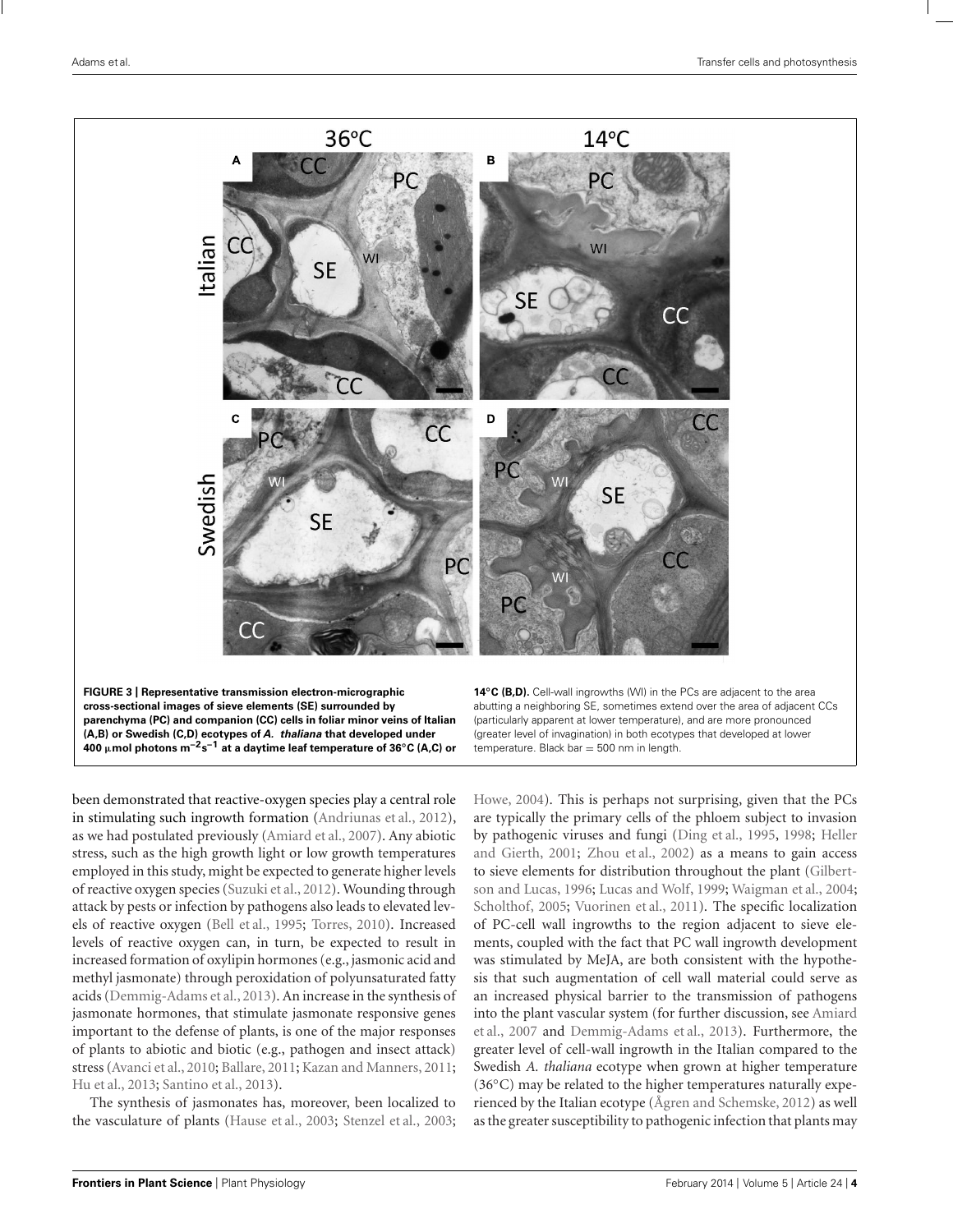

experience at elevated temperature (Celebi-Toprak et al., 2003; Qu et al., 2005).

While higher light and lower temperature both represent conditions of potentially greater levels of excess light and therefore the potential for higher levels of reactive oxygen formation, they also represent the opportunity for higher rates of photosynthesis. The greater energy content of a higher flux of photons can be beneficial for any species capable of upregulating photosynthesis in the absence of environmental and/or genetic constraints (Amiard et al., 2005), and winter annual species likewise respond to lower temperature with strong upregulation of photosynthesis (Cohu et al., 2013b, 2014). The significant correlation between the level of minor-vein phloem cell wall ingrowths and photosynthetic capacity in the leaves of multiple species/ecotypes grown under different conditions of light and temperature documented here would be consistent with a role of these transfer cells in supporting foliar export of the products of photosynthesis. The increase in plasma membrane resulting from such ingrowths may thus serve to facilitate greater levels of assimilate export through (1) an increased area for sugar efflux from PCs into the apoplast adjacent to the sieve elements and CCs or from the apoplast to the cytosol of the CC transfer cells, (2) increased levels of ATPases for actively transporting protons from the cytosol of the transfer cells to the apoplast, and  $(3)$  increased levels of H<sup>+</sup>-sucrose symporters for moving sucrose from the apoplast into CC transfer cells as a critical step in the active loading of the phloem (Pate and Gunning, 1972; Gunning and Pate, 1974; Kühn, 2003; Offler et al., 2003; Sondergaard et al., 2004; Amiard et al., 2007). Cell-wall ingrowths provide a scaffold on which to lay down a significantly higher plasmamembrane area in which greater numbers of membrane-spanning transport proteins can be embedded. It should be kept in mind, however, that the metric assessed in the present study, as a twodimensional measure of cell membrane length from cross-sections of transfer cells, can only serve as a proxy for the actual magnified membrane area arising from the labyrinth of cell-wall ingrowths.

It has been firmly established that the level of demand for products of photosynthesis by distant sinks in the plant can influence the rate of photosynthesis in source leaves, e.g., higher levels of utilization of sugars through metabolism, growth, and/or storage by heterotrophic, non-photosynthetic tissues result in higher rates of photosynthesis (Paul and Foyer, 2001; Körner, 2013). However, recent evidence indicates that features influencing the flux of reduced carbohydrates between photosynthetic mesophyll cells of the leaf and the plant's sinks may also play a role in setting the upper ceiling for photosynthesis (Amiard et al., 2005; Adams et al., 2007, 2013; Cohu et al., 2013b, 2014; Muller et al., 2014; see also Ainsworth and Bush, 2011). Thus, despite the association between the degree of foliar minor-vein phloem cell-wall ingrowth and photosynthesis demonstrated in the present study, this relationship is only correlative in nature and should be considered as one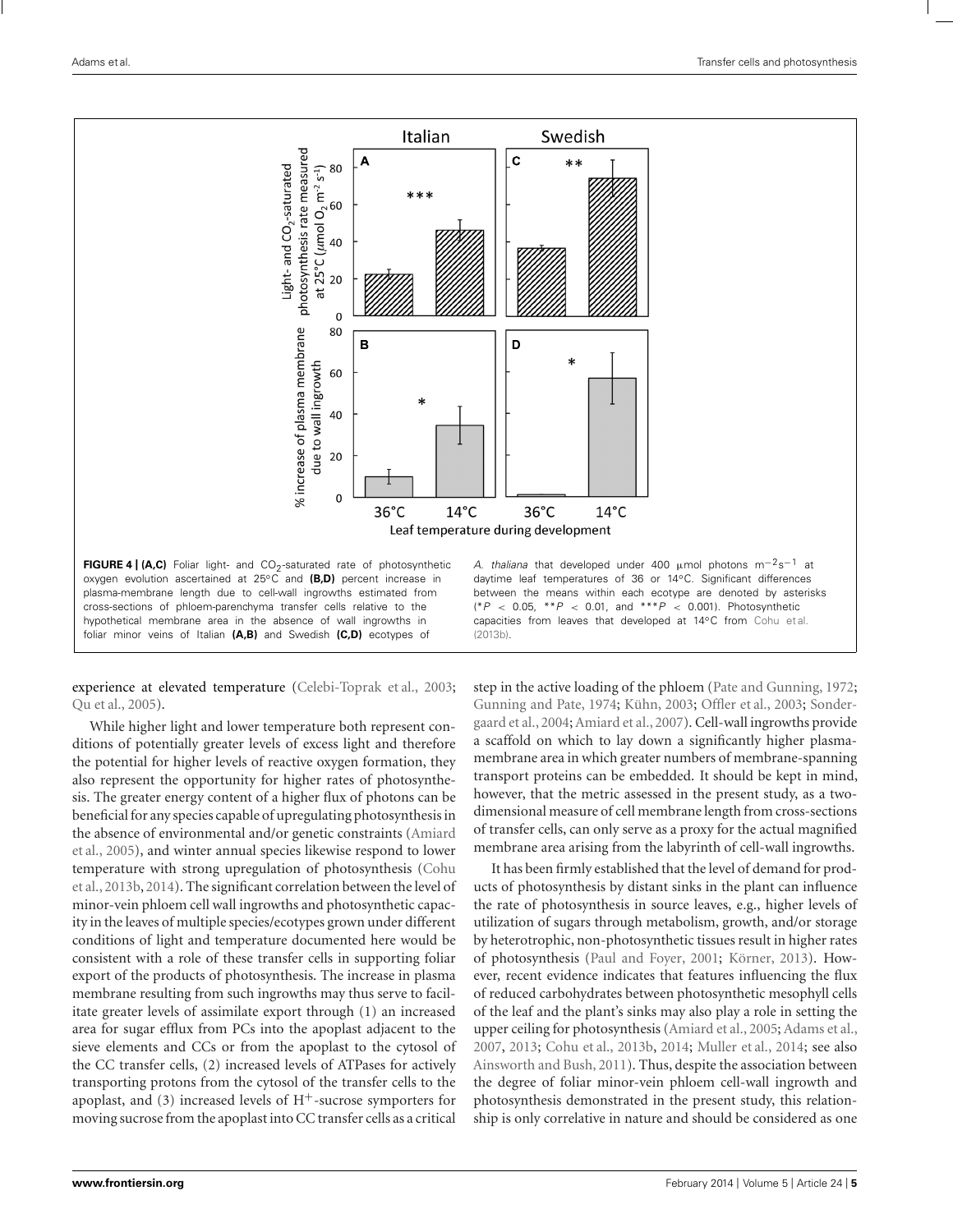

**parenchyma-cell plasma-membrane length in foliar minor veins and photosynthetic capacity from leaves of Italian (circles) or Swedish (triangles) ecotypes of** *A. thaliana* **that developed under 400 μmol photons m–2s–1 at a daytime leaf temperature of 36◦C (lowest values), 18◦C (intermediate values), or 14◦C (highest values).** The linear relationship among all six values (not shown) was significant at  $P < 0.05$ , whereas the linear relationships shown for each ecotype were not. Photosynthetic capacities from leaves that developed at 14◦C from Cohu et al. (2013b).

of a suite of features that may be co-regulated and contribute to facilitating a given maximal rate of photosynthesis. For instance, in the case of *A. thaliana* (three ecotypes grown under four different sets of environmental conditions), we recently showed (Cohu et al., 2013b) that photosynthetic capacity is significantly correlated with number and cross-sectional area of minor-vein phloem cells (sieve elements, as well as  $CCs + PCs$ ). In fact, the higher rate of photosynthesis for a given level of foliar minor-vein PC wall ingrowth in the Swedish compared to the Italian ecotype of *A. thaliana* shown in the present study may be related to higher numbers and a greater cross-sectional area of minor vein phloem cells in leaves of the Swedish ecotype relative to the Italian ecotype (Cohu et al., 2013a,b). Furthermore, across multiple species that load foliar veins apoplastically, photosynthetic capacity was significantly correlated with the product of foliar vein density and the number of phloem cells (Adams et al., 2013; Cohu et al., 2014; Muller et al., 2014). In addition, symplastic loaders do not have minor-vein phloem transfer cells, nor are transfer cells even present in all apoplastic loaders. Thus the degree to which minor-vein transfer cell walls are invaginated is an attractive candidate for being a contributor to the maximal photosynthesis that a leaf can exhibit, but is only one factor among many including, e.g., the number of palisade cell layers, vein density, characteristics of the xylem supplying water to the leaves, and other features of the phloem (Amiard et al., 2005; Dumlao et al., 2012; Cohu et al., 2013b, Cohu et al., 2014; Muller et al., 2014). The correlations between photosynthesis rate and phloem-cell wall invagination presented here clearly warrant further inquiry into a role of both CC and PC wall



**cell-wall ingrowths estimated from cross-sections of phloem transfer cells (parenchyma = PC, companion = CC) relative to the hypothetical membrane area in the absence of wall ingrowths in foliar minor veins of** *A. thaliana* **(A), pea (B), and** *S. vulgaris* **(C) that developed in low light and were sprayed with a 0.05% solution of Tween (LL) or a 0.05% solution of Tween with 10** μ**M**

PCs and black columns indicate CCs. Significant differences between the means  $(P < 0.05)$  of A. thaliana  $(A)$  and S. vulgaris  $(C)$  are denoted by different lower case letters. Percent increase of plasma membrane length was not significantly different (n.s.) between control and MeJA-treated companion cells of either pea **(B)** or S. vulgaris **(C)**. Data from Amiard et al. (2007).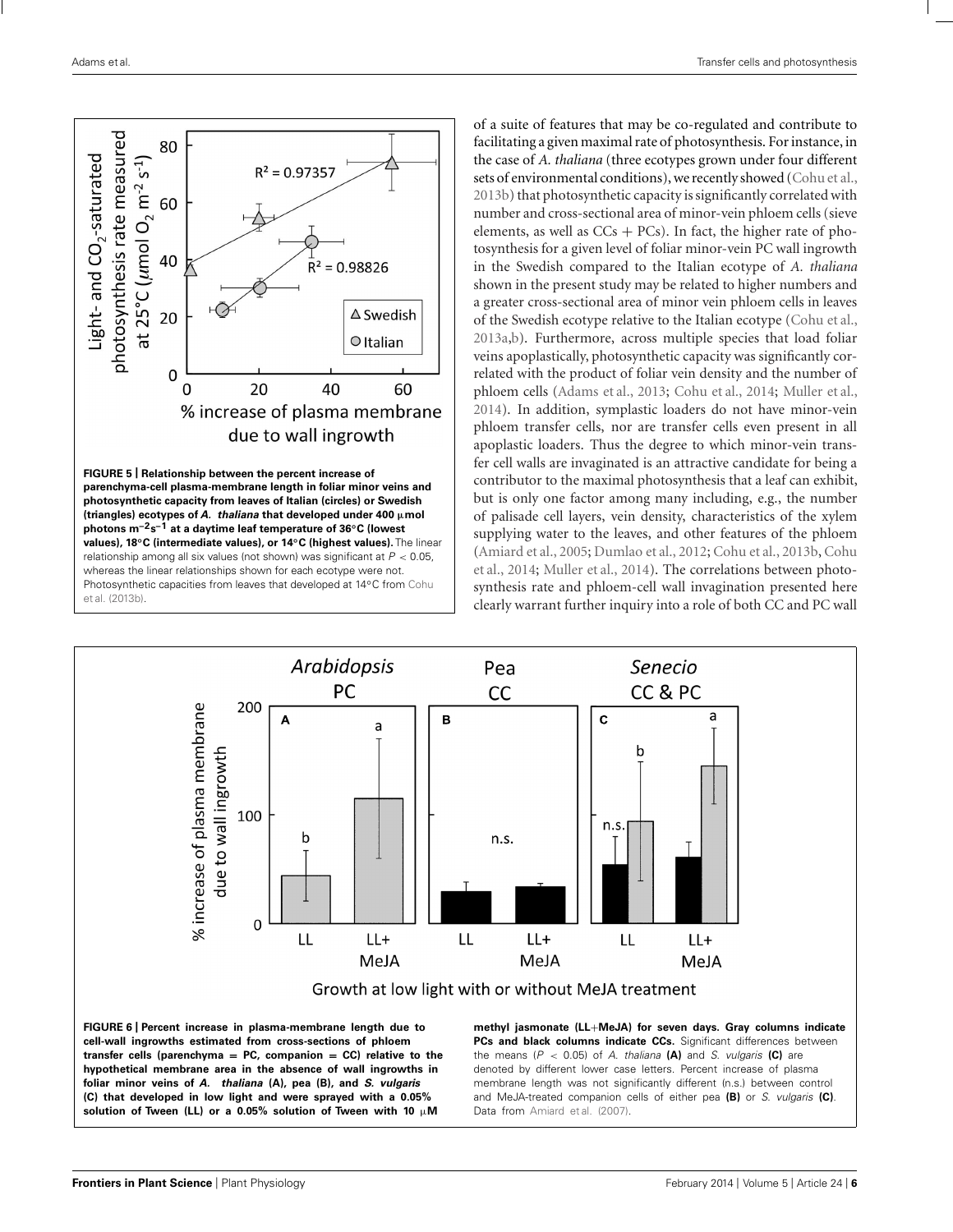invagination in sugar export. Especially for the case of PC wall invaginations, the contrasting possible roles in sugar export versus obstruction of pathogen spread should be elucidated.

## **ACKNOWLEDGMENTS**

Supported by the National Science Foundation (Award Numbers IBN-0235351 and DEB-1022236 to Barbara Demmig-Adams and William W. Adams) and the University of Colorado at Boulder. We thank our colleagues Profs. Douglas Schemske and Jon Ågren for providing seeds of the *Arabidopsis* ecotypes, Tyler Dowd for embedding and cutting of some tissue samples, and Dr. Onno Muller for some photosynthesis measurements.

#### **REFERENCES**

- Adams, W. W. III., Cohu, C. M., Muller, O., and Demmig-Adams, B. (2013). Foliar phloem infrastructure in support of photosynthesis. *Front. Plant Sci.* 4:194. doi: 10.3389/fpls.2013.00194
- Adams, W. W. III., Watson, A. M., Mueh, K. E., Amiard, V., Turgeon, R., Ebbert, V., et al. (2007). Photosynthetic acclimation in the context of structural constraints to carbon export from leaves. *Photosynth. Res.* 94, 455–466. doi: 10.1007/s11120- 006-9123-3
- Ågren, J., and Schemske, D. W. (2012). Reciprocal transplants demonstrate strong adaptive differentiation of the model organism *Arabidopsis thaliana* in its native range. *New Phytol.* 194, 1112–1122. doi: 10.1111/j.1469-8137. 2012.04112.x
- Ainsworth, E. A., and Bush, D. R. (2011). Carbohydrate export from the leaf: a highly regulated process and target to enhance photosynthesis and productivity. *Plant Physiol.* 155, 64–69. doi: 10.1104/pp.110.167684
- Amiard, V., Demmig-Adams, B., Mueh, K. E., Turgeon, R., Combs, A. F., and Adams, W. W. III. (2007). Role of light and jasmonic acid signaling in regulating foliar phloem cell wall ingrowth development. *New Phytol.* 173, 722–731. doi: 10.1111/j.1469-8137.2006.01954.x
- Amiard, V., Mueh, K. E., Demmig-Adams, B., Ebbert, V., Turgeon, R., and Adams, W. W. III. (2005). Anatomical and photosynthetic acclimation to the light environment in species with differing mechanisms of phloem loading. *Proc. Natl. Acad. Sci. U.S.A.* 102, 12968–12973. doi: 10.1073/pnas.0503784102
- Andriunas, F. A., Zhang, H. M., Xia, X., Offler, C. E., McCurdy, D. W., and Patrick, J. W. (2012). Reactive oxygen species form part of a regulatory pathway initiating trans-differentiation of epidermal transfer cells in *Vicia faba* cotyledons. *J. Exp. Bot.* 63, 3617–3629. doi: 10.1093/jxb/ers029
- Arun Chinnappa, K. S., Nguyen, T. T. S., Hou, J.,Wu, Y., and McCurdy, D. W. (2013). Phloem parenchyma transfer cells in *Arabidopsis* – an experimental system to identify transcriptional regulators of wall ingrowth formation. *Front. Plant Sci.* 4:102. doi: 10.3389/fpls.2013.00102
- Avanci, N. C., Luche, D. D., Goldman, G. H., and Goldman, M. H. S. (2010). Jasmonates are phytohormones with multiple functions, including plant defense and reproduction. *Gen. Mol. Res.* 9, 484–505. doi: 10.4238/vol9-1gmr754
- Ballare, C. L. (2011). Jasmonate-induced defenses: a tale of intelligence, collaborators and rascals. *Trends Plant Sci.* 16, 249–257. doi: 10.1016/j.tplants.2010. 12.001
- Bell, E., Creelman, R. A., and Mullet, J. E. (1995). A chloroplast lipoxygenase is required for wound-induced jasmonic acid accumulation in Arabidopsis. *Proc. Natl. Acad. Sci. U.S.A.* 92, 8675–8679.
- Borisjuk, L., Wang, T. L., Rolletschek, H., Wobus, U., and Weber, H. (2002). A pea seed mutant affected in the differentiation of the embryonic epidermis is impaired in embryo growth and seed maturation. *Development* 129, 1595–1607.
- Celebi-Toprak, F., Slack, S. A., and Russo, P. (2003). Potato resistance to cucumber mosaic virus is temperature sensitive and virus-strain specific. *Breed. Sci.* 53, 69–75. doi: 10.1270/jsbbs.53.69
- Cohu, C. M., Muller, O., Demmig-Adams, B., and Adams, W. W. III. (2013a). Minor loading vein acclimation for three *Arabidopsis thaliana* ecotypes in response to growth under different temperature and light regimes. *Front. Plant Sci.* 4:240. doi: 10.3389/fpls.2013.00240
- Cohu, C. M., Muller, O., Stewart, J. J., Demmig-Adams, B., and Adams, W. W. III. (2013b). Association between minor loading vein architecture and

light- and CO<sub>2</sub>-saturated photosynthetic oxygen evolution among Arabidop*sis thaliana* ecotypes from different latitudes. *Front. Plant Sci.* 4:264. doi: 10.3389/fpls.2013.00264

- Cohu, C. M., Muller, O., Adams, W. W. III., and Demmig-Adams, B. (2014). Leaf anatomical and photosynthetic acclimation to cool temperature and high light in two winter versus two summer annuals. *Physiol. Plant.* doi: 10.1111/ppl.12154 [Epub ahead of print].
- Delieu, T., and Walker, D. A. (1981). Polarographic measurement of photosynthetic oxygen evolution by leaf discs. *New Phytol.* 89, 165–178. doi: 10.1111/j.1469- 8137.1981.tb07480.x
- Demmig-Adams, B., Cohu, C. M., Amiard, V., Zadelhoff, G., Veldink, G. A., Muller, O., et al. (2013). Emerging trade-offs – impact of photoprotectants (PsbS, xanthophylls, and vitamin E) on oxylipins as regulators of development and defense. *New Phytol.* 197, 720–729. doi: 10.1111/nph.12100
- Ding, X. S., Carter, S. A., Deom, C. M., and Nelson, R. S. (1998). Tobamovirus and potyvirus accumulation in minor veins of inoculated leaves from representatives of the Solanaceae and Fabaceae. *Plant Physiol.* 116, 125–136. doi: 10.1104/pp.116.1.125
- Ding, X. S., Shintaku, M. H., Arnold, S. A., and Nelson, R. S. (1995). Accumulation of mild and severe strains of tobacco mosaic virus in minor veins of tobacco. *Mol. Plant Microbe Interact.* 8, 32–40. doi: 10.1094/MPMI-8-0032
- Dumlao, M. R., Darehshouri, A., Cohu, C. M., Muller, O., Mathias, J., Adams, W. W. III., et al. (2012). Low temperature acclimation of photosynthetic capacity and leaf morphology in the context of phloem loading type. *Photosynth. Res.* 113, 181–189. doi: 10.1007/s11120-012-9762-5
- Edwards, J., Martin, A. P., Andriunas, F., Offler, C. E., Patrick, J. W., and McCurdy, D. W. (2010). GIGANTEA is a component of a regulatory pathway determining wall ingrowth deposition in phloem parenchyma transfer cells of *Arabidopsis thaliana*. *Plant J.* 63, 651–661. doi: 10.1111/j.1365-313X.2010.04269.x
- Gilbertson, R. I., and Lucas, W. J. (1996). How do viruses traffic on the 'vascular highway'? *Trends Plant Sci.* 1, 260–268. doi: 10.1016/1360-1385(96)10029-7
- Gunning, B. E. S., and Pate, J. S. (1974). "Transfer cells," in *Dynamic Aspects of Plant Ultrastructure*, ed. A. W. Robards (London: McGraw-Hill), 441–479.
- Gunning, B. E. S., Pate, J. S., and Briarty, L. G. (1968). Specialized "transfer cells" in minor veins of leaves and their possible significance in phloem translocation. *J. Cell Biol.* 37, 7–12. doi: 10.1083/jcb.37.3.C7
- Haritatos, E., Medville, R., and Turgeon, R. (2000). Minor vein structure and sugar transport in *Arabidopsis thaliana*. *Planta* 211, 105–111. doi: 10.1007/s004250000268
- Hause, B., Hause, G., Kutter, C., Miersch, O., and Wasternack, C. (2003). Enzymes of jasmonate biosynthesis occur in tomato sieve elements. *Plant Cell Physiol.* 44, 643–648. doi: 10.1093/pcp/pcg072
- Heller, A., and Gierth, K. (2001). Cytological observations of the infection process by *Phomopsis helianthi* (Munt.-*Cvet*) in leaves of sunflower. *J. Phytopathol.* 149, 347–357. doi: 10.1046/j.1439-0434.2001.00635.x
- Henry, Y., and Steer, M. W. (1980). A re-examination of the induction of phloem transfer cell development in pea leaves (*Pisum sativum*). *Plant Cell Environ.* 3, 377–380. doi: 10.1111/1365-3040.ep11581888
- Howe, G. A. (2004). Jasmonates as signals in the wound response. *J. Plant Growth Reg.* 23, 223–237. doi: 10.1007/s00344-004-0030-6
- Hu, P., Zhou, W., Cheng, Z. W., Fan, M., Wang, L., and Xie, D. X. (2013). JAV1 controls jasmonate-regulated plant defense. *Mol. Cell* 50, 504–515. doi: 10.1016/j.molcel.2013.04.027
- Kazan, K., and Manners, J. M. (2011). The interplay between light and jasmonate signalling during defence and development. *J. Exp. Bot.* 62, 4087–4100. doi: 10.1093/jxb/err142
- Körner, C. (2013). Growth controls photosynthesis mostly. *Nova Acta Leopoldina NF* 114, 273–283.
- Kühn, C. (2003). A comparison of the sucrose transporter systems of different plant species. *Plant Biol.* 5, 215–232. doi: 10.1055/s-2003-40798
- Lucas, W. J., and Wolf, S. (1999). Connections between virus movement, macromolecular signaling and assimilate allocation. *Curr. Opin. Plant Biol.* 2, 192–197. doi: 10.1016/S1369-5266(99)80035-1
- Muller, O., Cohu, C. M., Stewart, J. J., Protheroe, J. A., Demmig-Adams, B., and Adams, W. W. III. (2014). Association between photosynthesis and contrasting features of minor veins in leaves of summer annuals loading phloem via symplastic versus apoplastic routes. *Physiol. Plant.* doi: 10.1111/ppl.12155 [Epub ahead of print].